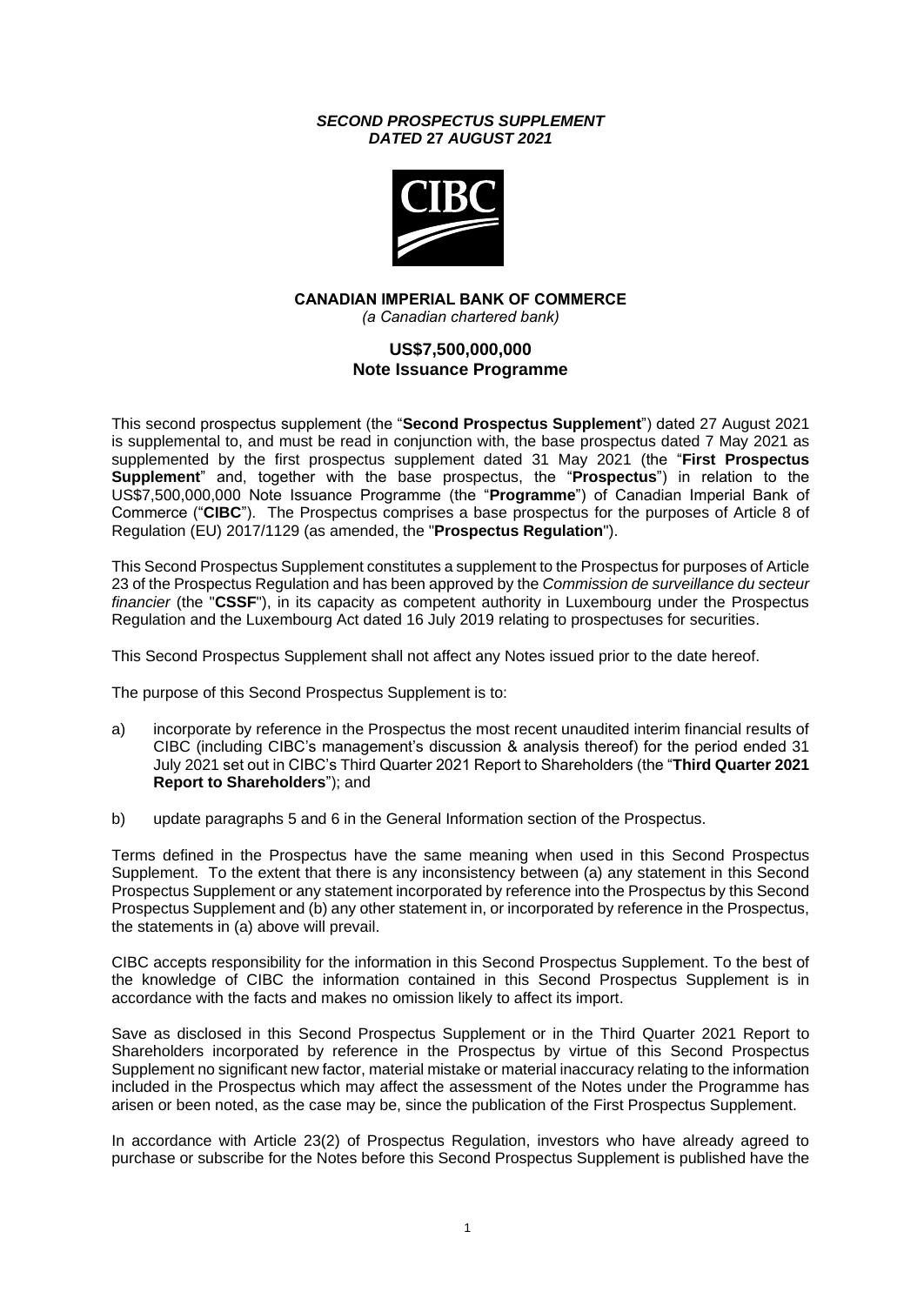right, exercisable within three working days after publication of this Second Prospectus Supplement, to withdraw their acceptances. The final date of the right of withdrawal will be 1 September 2021.

## **DOCUMENTS INCORPORATED BY REFERENCE**

The following information supplements the section entitled "Documents Incorporated by Reference" at pages 88 to 90 of the Prospectus and further updates the list of documents incorporated by reference in the Prospectus.

The sections of the Third Quarter 2021 Report to Shareholders identified in the following crossreference list, which includes, among other things, the comparative unaudited interim consolidated financial statements for the three and nine month periods ended 31 July 2021 with comparative unaudited interim consolidated financial statements for the three and nine month periods ended 31 July 2020, prepared in accordance with International Accounting Standard (IAS) 34 "Interim Financial Reporting", are hereby incorporated by reference in, and form part of the Prospectus:

| <b>Information</b>                                                 | Page numbers refer to the Third Quarter 2021<br><b>Report to Shareholders</b> |
|--------------------------------------------------------------------|-------------------------------------------------------------------------------|
| Management's discussion and analysis, including:                   | $1 - 40$                                                                      |
| Funding:                                                           | 37                                                                            |
| Comparative unaudited interim consolidated<br>financial statements | $41 - 66$                                                                     |
| Consolidated balance sheet                                         | 42                                                                            |
| Consolidated statement of income                                   | 43                                                                            |
| Consolidated statement of comprehensive<br>income                  | 44                                                                            |
| Consolidated statement of changes in<br>equity                     | 45                                                                            |
| Consolidated statement of cash flows                               | 46                                                                            |
| Notes to the consolidated financial<br>statements, including:      | $47 - 66$                                                                     |
| Note 2 - Impact of COVID-19                                        | 48                                                                            |
| Note 13 - Contingent liabilities and<br>provision                  | 64                                                                            |

The Third Quarter 2021 Report to Shareholders has previously been published or is published and filed simultaneously with the CSSF and the Luxembourg Stock Exchange and can be found at *[Report to](https://www.cibc.com/content/dam/about_cibc/investor_relations/pdfs/quarterly_results/2021/q321report-en.pdf)  [Shareholders for the Third Quarter, 2021](https://www.cibc.com/content/dam/about_cibc/investor_relations/pdfs/quarterly_results/2021/q321report-en.pdf)  [\(cibc.com\)](https://www.cibc.com/content/dam/about_cibc/investor_relations/pdfs/quarterly_results/2021/q321report-en.pdf)*[https://www.cibc.com/content/dam/about\\_cibc/investor\\_relations/pdfs/quarterly\\_results/20](https://www.cibc.com/content/dam/about_cibc/investor_relations/pdfs/quarterly_results/2021/q221report-en.pdf) [21/q221report-en.pdf.](https://www.cibc.com/content/dam/about_cibc/investor_relations/pdfs/quarterly_results/2021/q221report-en.pdf)

Any information in the Third Quarter 2021 Report to Shareholders that is not listed in the crossreference list is not incorporated by reference in the Prospectus. Such information is either not relevant for prospective investors or is covered elsewhere in the Prospectus.